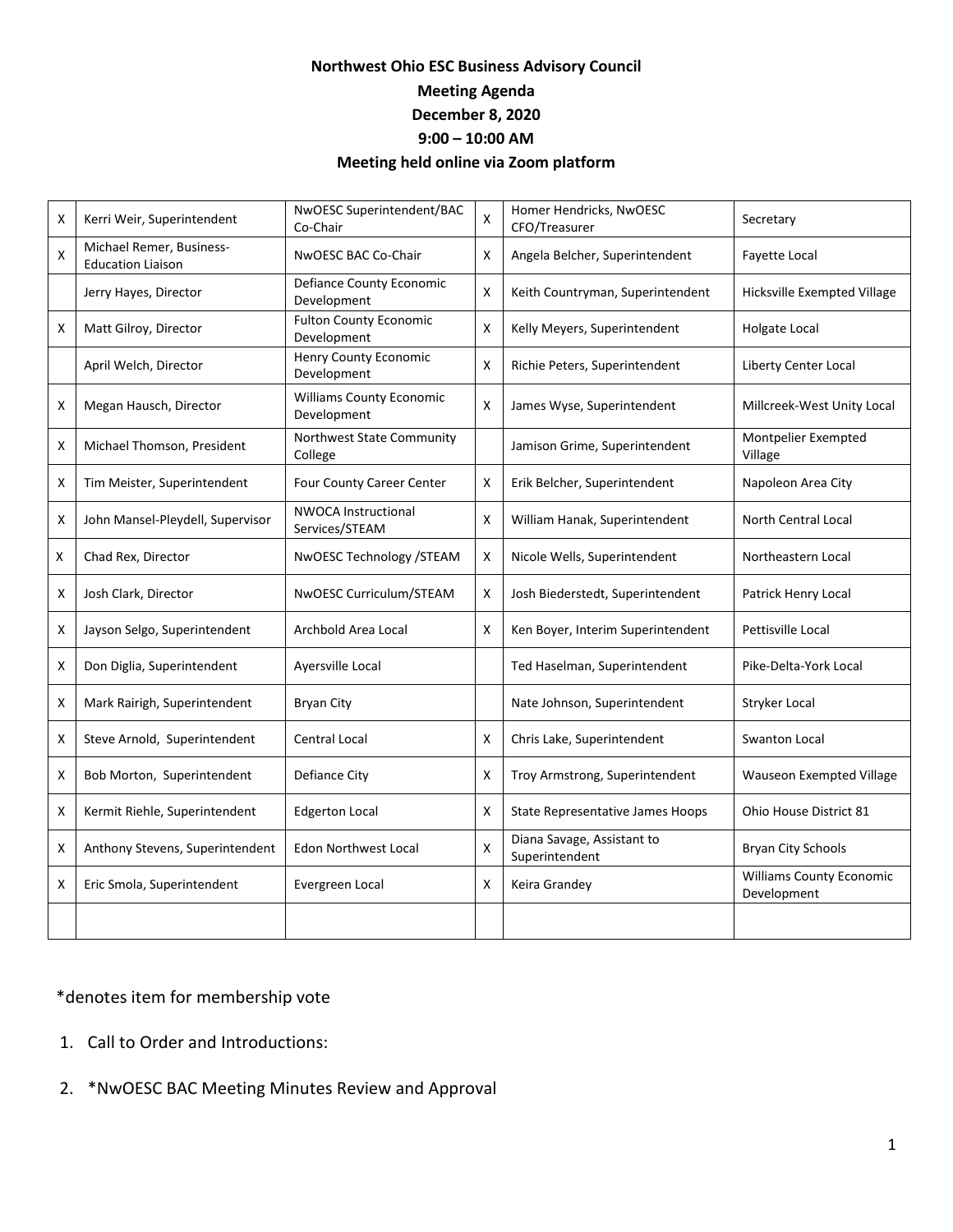a. A motion to approve the minutes of the NwOESC Business Advisory Council meeting held on

September 8, 2020 was made by *Kelly Meyers* and second by *Bob Morton*. Motion Pased

- 3. Business and Education Spotlights Coordinated by Mike Remer.
	- a. Education Spotlight:
		- i. Cara Leininger OhioMeansJobs|Fulton County Coordinator
			- *Creating the Partnership*
			- *Labor force participation rates are shrinking approximately five years ahead of projections.*
			- *Area unemployment rates are below state and national averages.*
			- *Working to develop partnerships between economic development, education, and OhioMeansJobs to develop students and increase the labor force.*
			- *These partnerships include the development of seals for graduation alternatives.*
	- b. Business Spotlight
		- i. Doug Lange and Marissa Bergman North Star BlueScope Steel
			- *Presented of overview of their operations and business processes.*
			- *Discussed the wage structure including base pay, weekly production bonuses, and annual profit sharing. Shared estimates for normal operations and skilled labor.*
			- *Emphasized soft skills with current employees and when looking for new employees.*
			- *Complimented the program at Swanton Middle School based on the Ron Clark Academy.*
			- *Have only filled half of the needed workforce for the new expansion.*
			- *Looking for college bound and non-college bound students and shared employees are from a diverse background.*
			- *Also emphasized needs for skilled trades.*
- 4. State Representative Jim Hoops-District 81
	- *Discussed Lame Duck legislation with a focus on COVID-19 relief and more work between the governor and legislature.*
	- *Shared the House passed the Fair School Funding Plan (HB 305), but the Senate would be unlikely to pass the legislation before this session ended.*
- 5. NwOESC Business-Education Legislation
	- *Discussed the North Star Bluescope Stee pilot program to create a better pipeline of employees with students graduating with specific seals and/or credentials.*
- 6. Fulton County Economic Development Director Updates and Information Sharing:
	- *Shared workforce attraction needs to enhanced.*